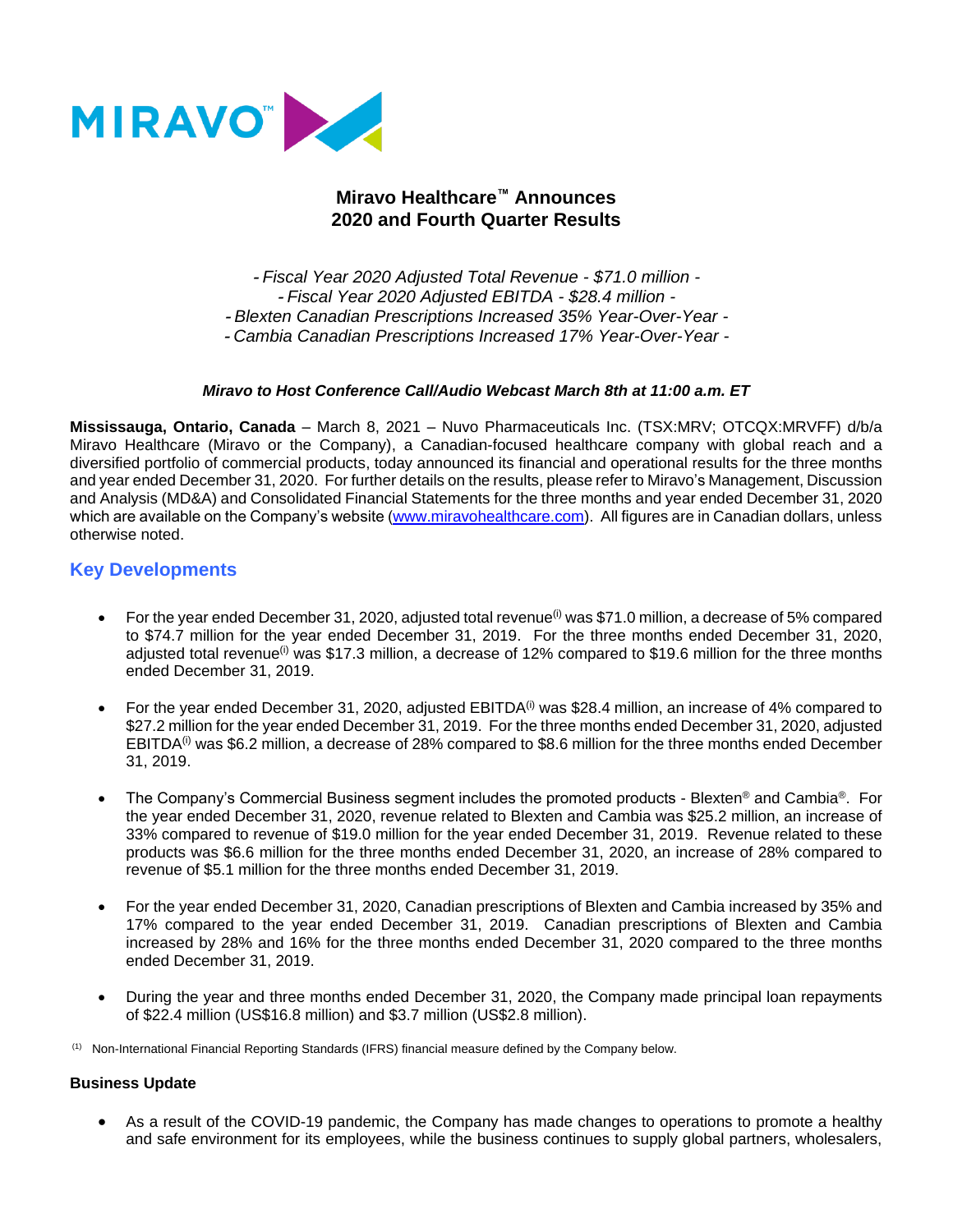pharmacies, and ultimately patients, with our healthcare products. The Commercial Business segment had continued organic growth of its key promoted products - Blexten and Cambia. In 2020, the COVID-19 pandemic impacted and may continue to impact the timing of revenue. The Company is monitoring market dynamics accordingly.

- In February 2021, Nuvo Pharmaceuticals (Ireland) DAC trading as Miravo Healthcare (Miravo Ireland) entered into an exclusive license and supply agreement (the License Agreement) with The Mentholatum Company for the exclusive right to commercialize the Resultz® formula and technology in the United States under the Mentholatum**®** brand. Miravo Ireland will earn revenue from The Mentholatum Company pursuant to the License Agreement. It is anticipated that The Mentholatum Company will launch Resultz during the summer of 2021. Resultz is currently manufactured by the Company's contract manufacturing partner in Europe.
- In January 2021, the Company launched NeoVisc<sup>®+</sup> 2 mL and NeoVisc® ONE 4 mL in Canada. Both NeoVisc+ and NeoVisc ONE were issued a Medical Device License by Health Canada in September 2020 for the treatment of pain and improvement of joint functionality in patients affected by degenerative (age-related changes) or mechanical arthropathy (related to overuse) of the knee.
- In January 2021, the Company's exclusive partner for Pennsaid® 2% in Switzerland, Gebro Pharma AG (Gebro Pharma), launched the product into the Swiss market. The Company will begin to earn royalty revenue on net sales of Pennsaid 2% in Switzerland beginning in the first quarter of 2021.
- In December 2020, Miravo Ireland entered into an exclusive license and supply agreement with Orion Corporation (Orion) for the exclusive right to package, distribute, market and sell Suvexx® in Finland, Sweden, Denmark, Norway, Poland, Hungary, Latvia, Lithuania and Estonia (the Territory). Orion will be responsible for obtaining and maintaining the marketing authorizations for Suvexx in the Territory and will also manage all Territory specific commercial activities. Miravo Ireland will receive up to €1.7 million in upfront consideration, regulatory and sales-based milestone payments, as well as royalties on net sales of Suvexx in the Territory and revenue pursuant to the supply of product. Suvexx is currently manufactured by the Company's contract manufacturing partner in the United States.
- In December 2020, Nuvo Pharmaceuticals announced it would begin doing business as (d/b/a) Miravo Healthcare. The Company did not change its legal name or those of its wholly owned subsidiaries. The corporate rebranding reflects Nuvo's evolution into a growing, multi-asset Company, which was transformed by the acquisition of the Aralez Pharmaceuticals Canada business at the end of 2018. Miravo consolidates the Nuvo and Aralez brands under one common name.
- During the year ended December 31, 2020, the Company repaid \$22.4 million (US\$16.8 million) of the Deerfield Loans - \$4.5 million (US\$3.5 million) to discharge the Bridge Loan which bore interest at 12.5% and \$17.9 million (US\$13.3 million) against the Amortization Loan which bears interest at 3.5%. As of December 31, 2020, the total remaining principal balances of the Deerfield Loans consisted of \$59.4 million (US\$46.7 million) on the Amortization Loan and \$66.8 million (US\$52.5 million) on the Convertible Loan, both of which bear interest at 3.5%.

"Over the last twelve months, we successfully grew our Canadian and global businesses. In Canada, we launched Suvexx and two line extensions of NeoVisc. Our key promoted products, Blexten and Cambia, continued to grow in total prescriptions and market share versus 2019. We filed the pediatric dossier to Health Canada for Blexten and expect a review decision by late summer 2021. Our licensees launched Resultz in Germany and Pennsaid 2% in Switzerland and we have out-licensed Suvexx in several European countries and Resultz in the U.S.," said Jesse Ledger, Miravo's President & CEO. "Despite the challenges experienced worldwide due to the Covid-19 pandemic, we have been able to adapt our business to address the changing business landscape while continuing to meet our strategic objectives and report solid financial results."

#### **2020 and Fourth Quarter Financial Results**

Total revenue is comprised of product sales, license revenue and contract revenue. Total revenue was \$73.8 million for the year ended December 31, 2020 compared to \$69.5 million for the year ended December 31, 2019. Total revenue for the three months ended December 31, 2020 was \$17.3 million compared to \$19.6 million for the three months ended December 31, 2019. The decrease in revenue for the current quarter was primarily attributable to a \$1.7 million decrease related to a reduction in the U.S. Vimovo royalties, primarily as a result of the generic entry of Vimovo in March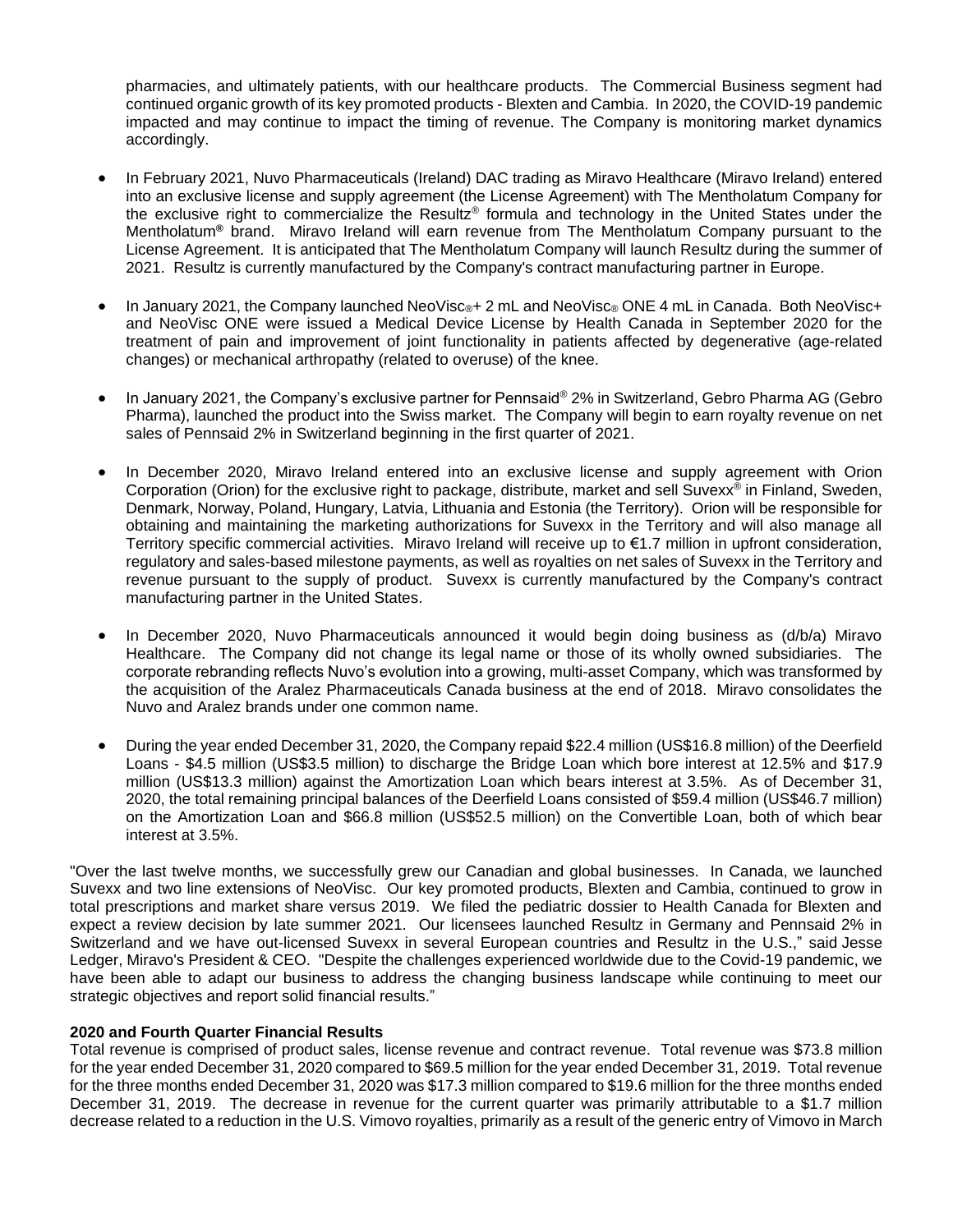2020 and a \$1.0 million reduction in the Company's Pennsaid product sales, partially offset by a \$0.6 million increase in the Company's Commercial Business product sales.

Adjusted total revenue was \$71.0 million for the year ended December 31, 2020 compared to \$74.7 million for the year ended December 31, 2019. The \$3.7 million decrease in adjusted total revenue in the current year was primarily attributable to a decrease of \$5.4 million of revenue in the Production and Service Business segment, combined with a decrease of \$2.2 million in the Licensing and Royalty Business segment driven by the previously mentioned reduction in U.S. Vimovo royalties during 2020, partially offset by the \$2.5 million (US\$1.8 million) Takeda milestone payment, net of withholding tax of 10%, recorded in the first half of 2020 and a \$3.9 million increase in revenue from the Commercial Business segment. The Commercial Business segment revenue had continued organic growth of its key promoted products - Blexten and Cambia. Adjusted total revenue for the three months ended December 31, 2020 decreased to \$17.3 million compared to \$19.6 million for the three months ended December 31, 2019. In 2020, the COVID-19 pandemic impacted and may continue to impact the timing of revenue. The Company is monitoring market dynamics accordingly.

Adjusted EBITDA was \$28.4 million for the year ended December 31, 2020 compared to \$27.2 million for the year ended December 31, 2019. The increase in the current year was primarily attributable to a decrease in sales and marketing and general and administrative (G&A) expenses (net of amortization), partially offset by a decrease in gross profit of \$4.2 million (net of revenue recognized upon recognition of contract assets, amounts billed to customers for existing contract assets and inventory-step up expenses). The decline in gross profit was due to a decrease in adjusted total revenue, partially offset by an increase in gross margin percentage on product sales due to the receipt of the Canada Emergency Wage Subsidy and changes in product mix. Adjusted EBITDA for the three months ended December 31, 2020 was \$6.2 million compared to \$8.6 million for the three months ended December 31, 2019.

#### **Non-IFRS Financial Measures**

The Company discloses non-IFRS measures (such as adjusted total revenue, adjusted EBITDA and adjusted EBITDA per share) that do not have standardized meanings prescribed by IFRS. The Company believes that shareholders, investment analysts and other readers find such measures helpful in understanding the Company's financial performance and in interpreting the effect of the Aralez Transaction and the Deerfield Financing on the Company. Non-IFRS financial measures do not have any standardized meaning prescribed by IFRS and may not have been calculated in the same way as similarly named financial measures presented by other companies.

#### **Adjusted Total Revenue**

The Company defines adjusted total revenue as total revenue, plus amounts billed to customers for existing contract assets, less revenue recognized upon recognition of a contract asset. Management believes adjusted total revenue is a useful supplemental measure to determine the Company's ability to generate cash from its customer contracts used to fund its operations.

The following is a summary of how adjusted total revenue is calculated:

|                                                          | Three months ended<br>December 31 |        | Twelve months ended<br>December 31 |        |
|----------------------------------------------------------|-----------------------------------|--------|------------------------------------|--------|
|                                                          | 2020                              | 2019   | 2020                               | 2019   |
|                                                          | S                                 |        |                                    | \$     |
| <b>Total revenue</b>                                     | 17,283                            | 19,593 | 73.775                             | 69,546 |
| Add:                                                     |                                   |        |                                    |        |
| Amounts billed to customers for existing contract assets | 48                                | 51     | 2,680                              | 5,178  |
| Deduct:                                                  |                                   |        |                                    |        |
| Revenue recognized upon recognition of a contract asset  | ۰                                 | ٠      | (5, 496)                           |        |
| <b>Adjusted total revenue</b>                            | 17,331                            | 19,644 | 70,959                             | 74,724 |

#### **Adjusted EBITDA**

EBITDA refers to net income (loss) determined in accordance with IFRS, before depreciation and amortization, net interest expense (income) and income tax expense (recovery). The Company defines adjusted EBITDA as EBITDA, plus amounts billed to customers for existing contract assets, inventory step-up expenses, stock-based compensation expense, Other Expenses (Income), less revenue recognized upon recognition of a contract asset and other income. Management believes adjusted EBITDA is a useful supplemental measure to determine the Company's ability to generate cash available for working capital, capital expenditures, debt repayments, interest expense and income taxes.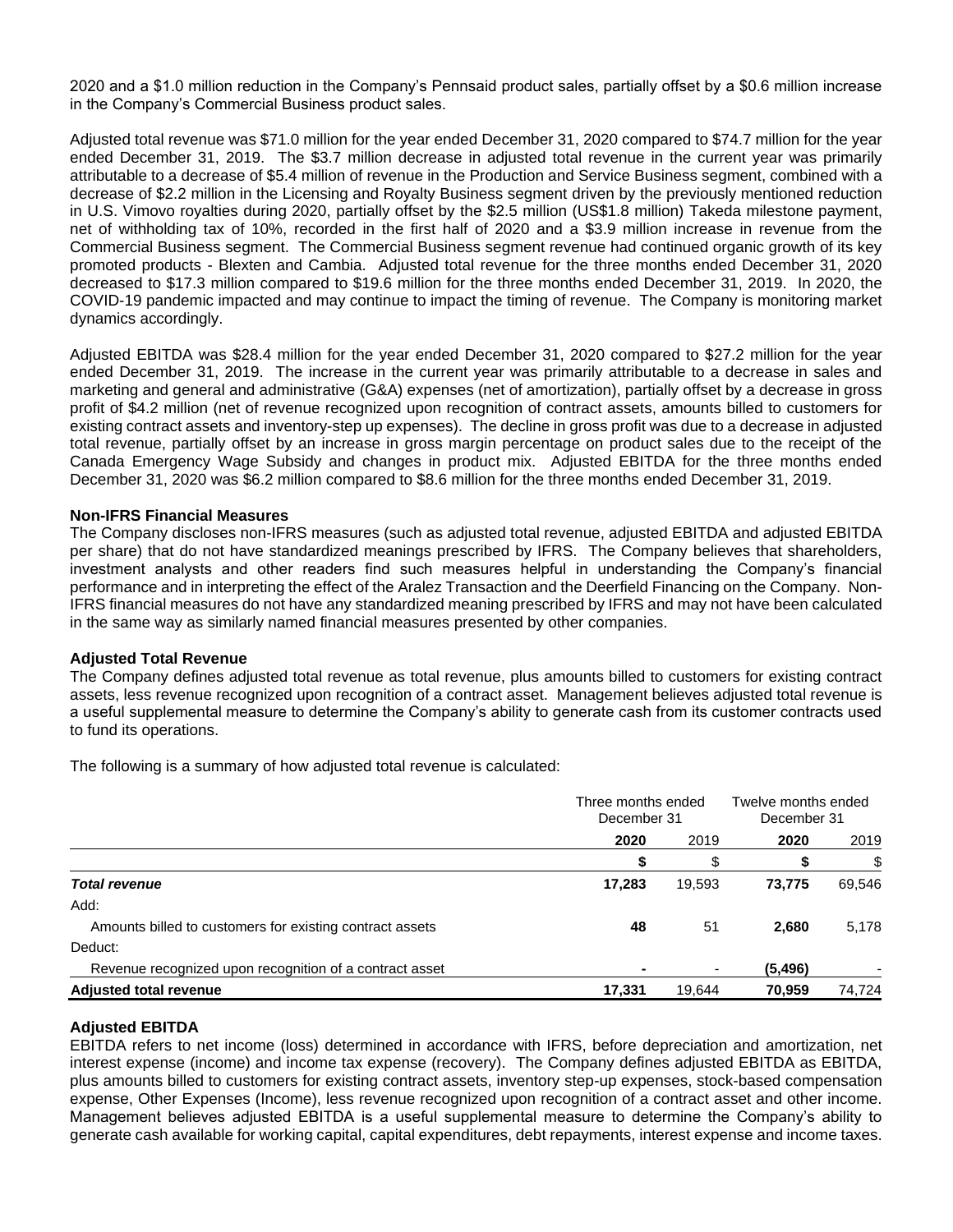The following is a summary of how EBITDA and adjusted EBITDA are calculated:

|                                                               | Three months ended<br>December 31 |                          | Year ended<br>December 31 |           |
|---------------------------------------------------------------|-----------------------------------|--------------------------|---------------------------|-----------|
|                                                               |                                   |                          |                           |           |
|                                                               | 2020                              | 2019                     | 2020                      | 2019      |
| in thousands                                                  | \$                                | \$                       | \$                        | <u>\$</u> |
| Net income (loss)                                             | 2,399                             | (418)                    | (4, 129)                  | 3,399     |
| Add back:                                                     |                                   |                          |                           |           |
| Income tax expense (recovery)                                 | (435)                             | 29                       | 1,152                     | 28        |
| Net interest expense                                          | 2,422                             | 3,142                    | 11,441                    | 10,305    |
| Depreciation and amortization                                 | 2,291                             | 2,312                    | 9,256                     | 9,546     |
| <b>EBITDA</b>                                                 | 6,677                             | 5,065                    | 17,720                    | 23,278    |
| Add back:                                                     |                                   |                          |                           |           |
| Amounts billed to customers for existing contract assets      | 48                                | 51                       | 2,680                     | 5,178     |
| Stock-based compensation                                      | 53                                | 114                      | 261                       | 457       |
| Deduct:                                                       |                                   |                          |                           |           |
| Revenue recognized upon recognition of a contract asset       |                                   | $\overline{\phantom{a}}$ | (5, 496)                  |           |
| Other Expenses (Income):                                      |                                   |                          |                           |           |
| Change in fair value of derivative liabilities                | 587                               | 401                      | 11,728                    | (31,070)  |
| Change in fair value of contingent and variable consideration | 208                               | 1,856                    | 1,794                     | 1,216     |
| Impairment                                                    | 1,583                             | 159                      | 1,583                     | 23,780    |
| Foreign currency loss (gain)                                  | (2,586)                           | (1,081)                  | (1, 145)                  | (2,598)   |
| Inventory step-up                                             | 352                               | 875                      | 1,411                     | 4,979     |
| Other losses (gains)                                          | (680)                             | 1,130                    | (2,093)                   | 2,022     |
| <b>Adjusted EBITDA</b>                                        | 6,242                             | 8,570                    | 28,443                    | 27,242    |

#### **Management to Host Conference Call/Webcast**

Management will host a conference call to discuss the results today (Monday, March 8, 2021) at 11:00 a.m. ET. To participate in the conference call, please dial 416 764 8688 or 1 888 390 0546. Please call in 15 minutes prior to the call to secure a line. You will be put on hold until the conference call begins.

A taped replay of the conference call will be available two hours after the live conference call and will be accessible until midnight on March 15, 2021 by calling 416 764 8677 or 1 888 390 0541 / replay passcode: 754238#.

A live audio webcast of the conference call will be available through [www.miravohealthcare.com.](http://www.miravohealthcare.com/) Please connect at least 15 minutes prior to the conference call to ensure adequate time for any software download that may be required to hear the webcast.

#### **About Miravo Healthcare**

Miravo is a Canadian focused, healthcare company with global reach and a diversified portfolio of commercial products. The Company's products target several therapeutic areas, including pain, allergy, neurology and dermatology. The Company's strategy is to in-license and acquire growth-oriented, complementary products for Canadian and international markets. Miravo's head office is located in Mississauga, Ontario, Canada, the international operations are located in Dublin, Ireland and the Company's manufacturing facility is located in Varennes, Québec, Canada. The Varennes facility operates in a Good Manufacturing Practices (GMP) environment respecting the U.S, Canada and E.U. GMP regulations and is regularly inspected by Health Canada and the U.S. Food and Drug Administration. For additional information, please visit [www.miravohealthcare.com.](http://www.miravohealthcare.com/)

#### **FOR MORE INFORMATION, PLEASE CONTACT:**

Investor Relations

Stefan Eftychiou 905 326 1888 ext 60 [stefan@bristolir.com](mailto:stefan@bristolir.com)